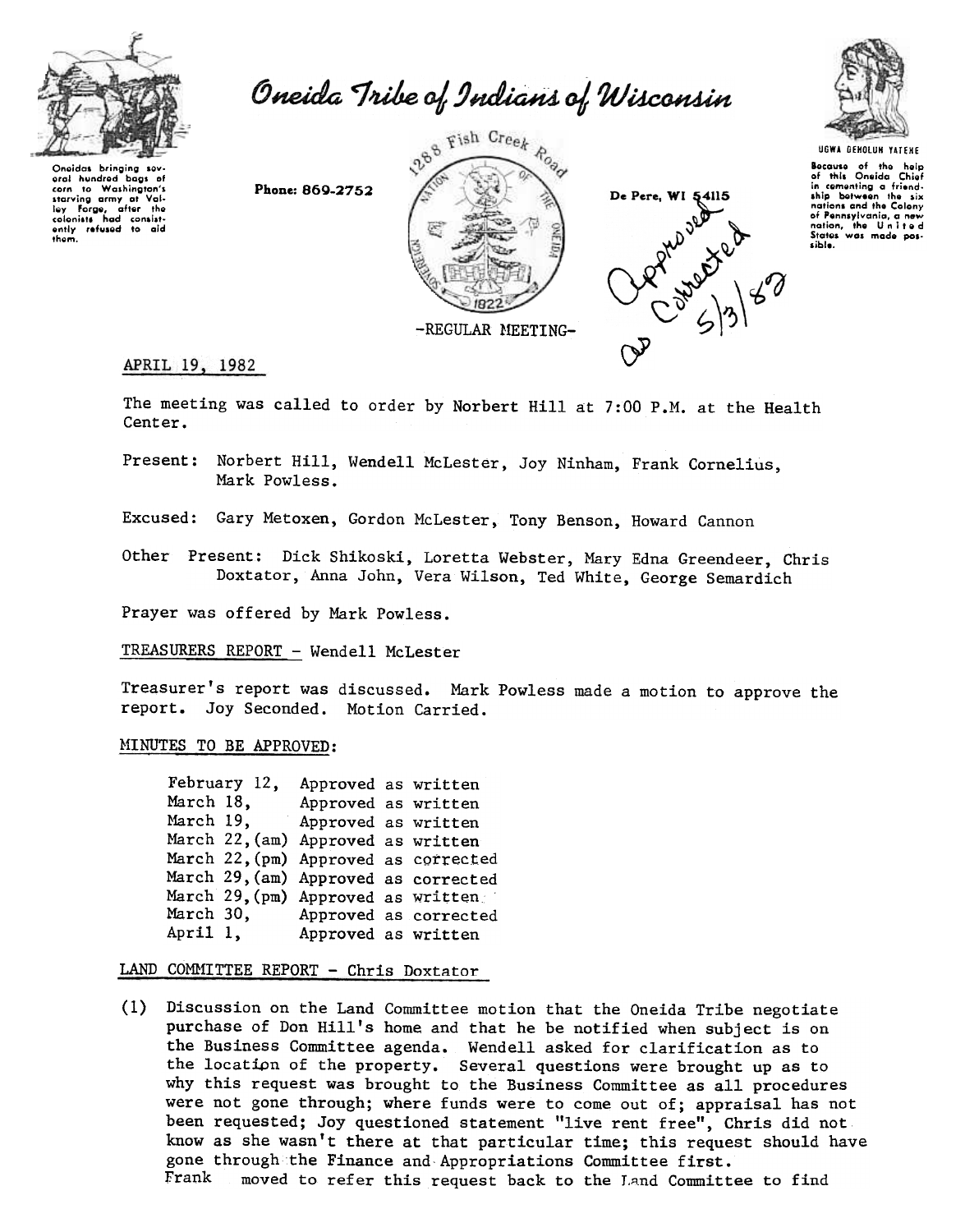Oneida Tribe of Indians of Wisconsin Regular Meeting -April 19, 1982 Page 2

out this information before it comes to the Business Committee. Joy seconded. Motion Carried.

Frank moved to approve the Land Committee recommendation to approve the release of 2 acres, more or less, of Alice Cornelius. Wendell seconded. Motion Carried.

- (3) Wendell moved to approve the Land Committee recommendation to approve release of 2 acres, more or less, of Henry Skenandore. Mark Seconded. Motion Carried.
- (4) Mark Powless moved to approve the Land Committee recommendation to accept the following 4 cancellations, inasmuch as they are all incorporated in housing lease for 10-7.

| (1) Shirley A. DeCoteau $\sim$ Re Solution          | $+$ 4-19-82-A     |
|-----------------------------------------------------|-------------------|
| (2) Weston Cornelius                                | $y-19-83-13$      |
| $(3)$ David C. and Doris Smith $\sim$<br>$\epsilon$ | $4 - 19 - 83 - C$ |
| (4) Michael and Diane Doxtator _                    | $4 - 19 - 83 - D$ |

Discussion on motion; Wendell questioned if these 4 parties were notified as to the cancellation. Chris stated they were. Mark asked if these people would be moving into new homes. They were. Frank seconded. Motion Carried.

Frank moved to approve the recommendation of the Land Committee to accept cancellation of Gary Metoxen. Joy seconded. Motion carried.

Frank moved to approve the recommendation of the Land Committee to approve application for 2 acres of land more or less, of Alice Lorrainne and Raymond Denny. Wendell seconded. Motion carried.

- (7) Wendell moved to approve the recommendation of the Land Committee to approve application for 2 acres more or less of Glen and Hazel M. Skenandore continguous to Vernon Jordan site on Co. Trunk "H". Mark seconded. Motion carried.
- (8) Mark moved to approve the recommendation of the Land Committee to approve proposed residential lease of Lee McLester IV and his wife Patricia. Wendell seconded. Motion carried.
- (9) Mark moved to approve the recommendation of the Land Committee to approve two (2) Oneida Housing Authority requests:
	- (1) That 5 acres on "E" be included in OHA Master Lease
	- (2) That the former Gary Metoxen lease, Lot 10 be also includ

Discussion on location of property, etc. Chris stated both requests would be included in the master lease and this is to be a subdivision. Joy Seconded. Motion Carried.

Question was raised on second paragraph regarding farm plan. Chris stated this was just discussion and that it was too late this year to come up with a farm plan.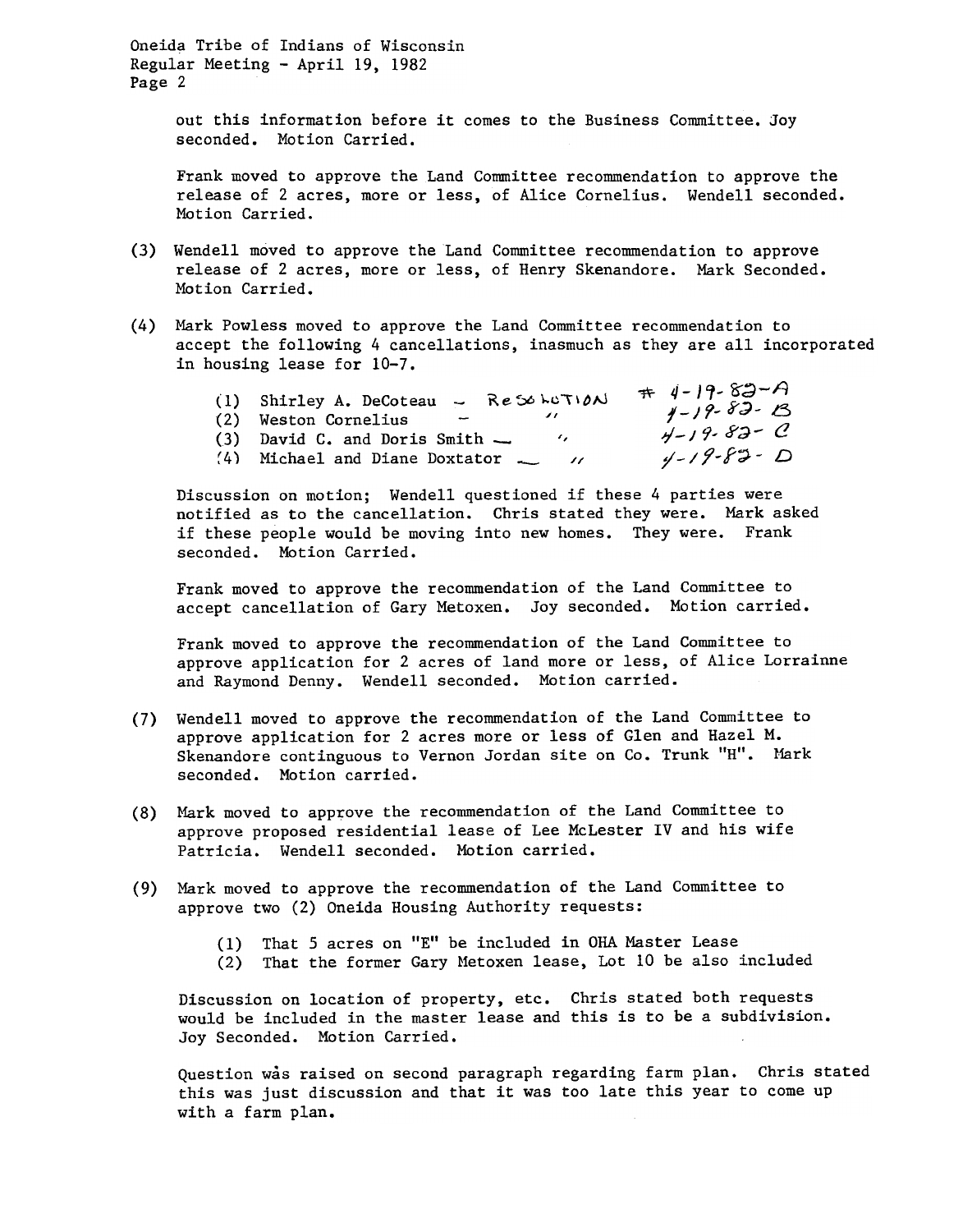Discussion on Land Committee recommendation that available tillable farm land be let to local farmers this season to plan forage crops thereon; for halves and that the Tribes half of crops be stored for future use.

The land in question to be possibly leased out to local farmers for halves. This would be the Iroquois Farm Land and land just purchased which amounts to 45-50 acres of tillable land. Wendell questioned this plan as we had tried this before and had to sell everything with the exception of approximately 4-6 tons of corn which the Tribe should still have. Mark questioned is any of our tribal people had been notified of this as Pat and Merlin Cornelius had asked about some land before. Dick Shikoski would like information regarding the corn as the Accounting Department should have this information on their books. It was stated that this corn was supposed to have been picked by Loretta Metoxen and stored womewhere but it was not known where. Chris is to find out this information. It was suggested that this information be posted and that tribal members should have first priority to leasing this land.

Frank made a motion to refer this back to the Land Committee to get a fixed rate per acre with priority given to Tribal members. Wendell seconded.

Mark moved to approve the recommendation of the Land Committee to approve the agricultural lease of Leland Danforth. Joy Seconded. Motion Carried

Frank moved to accept the recommendation of the Land Committee to draw up cancellation of leases for the following persons:

- (1) Gary and Sharon Corneli
- (2) Antone and Dorothy Danfort
- (3) Ann T. Spige

Norbert Seconded. Motion Carried.

Mark moved to approve the recommendation of the Land Committee to approve the following persons be appointed for temporary duty (6 months) on the Shoreland Ordinance Adjustment Commit (1) Betty Dennison, (2) Ben Vieau, (3) Amos Christjohn, (4) Judy Cornelius, (5) Loretta Metoxen Joy Seconded. Motion Carried.

(4) Discussion on motion to authorize Mike to attend conference in Denver, Colo<br>re: Indian Water Rights: No Action

Frank questioned what benefits the Tribe would be getting back as Mike's contract is up on July 31st. There is no information as to what will be covered in this conference; if there would be any benefit to the water rights of this area; when and how long this conference is.

Mark moved to approve, Joy seconded. Wendell abstained because he would like to have more information as to what the benefits the Tribe would get from this conference. Mark withdrew his motion, Joy withdrew her second.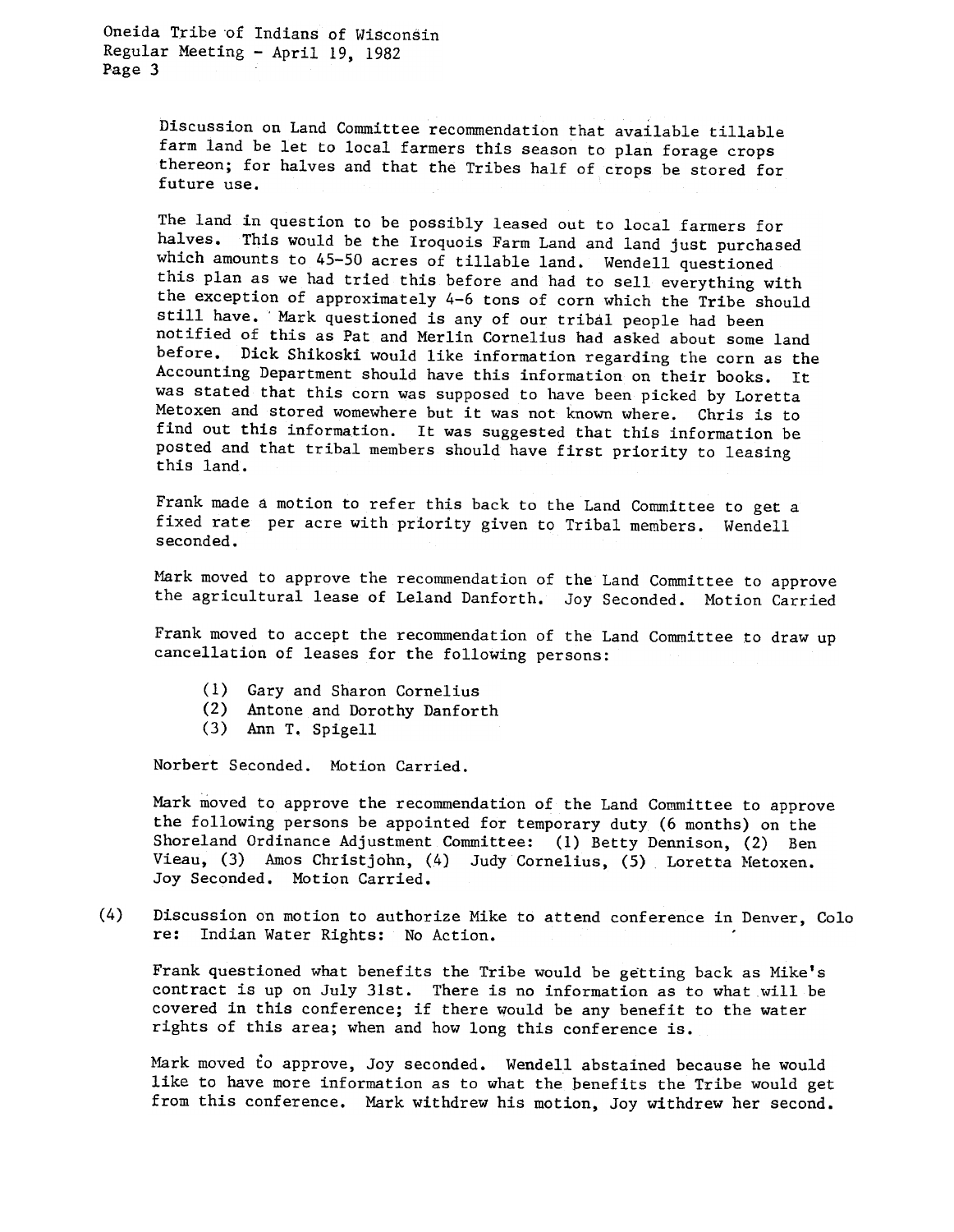Oneida Tribe of Indians of Wisconsin Regular Meeting - April 19, 1982 Page 4

> Chris will get more information on this trip and Mark will bring this report back to the Business Committee.

Loretta asked what the Tribal Policy was in regard to granting travel.. She wanted to know if she had the authority to grant travel requests. Wendell stated she did have this authority as Tribal Administrator but the Business Committee had been doing it up to now. Mark made a motion to have Loretta be placed on the genda to clarify this later in the week when the full Committee is in session.' Joy seconded. Motion carried.

Mark also questioned the motion to authorize Mike to request further information from the solicitor. Frank questioned why this request wa going through the solicitor when we have two attorneys. Also, a request regarding this has to go through the Business Committee for the BIA to respond. No Action.

(15a) Loretta was questioned as to why Mike as a Program Director did not report to her. Loretta stated that this program did report to her and the Land Committee reported to the Business Committee. No Action.

Discussion on the trees they are getting from BIA. Where these trees were to be planted and if these could be obtained by tribal members. Chris stated this was not possible but did not know why. Mark thought this plan did not go through the Business Committee but Chris stated it was attached to the request. Mark asked Chris to let hiw know when it went through the Business Committe, for his information. It was suggested that we should make the decision as to where the trees should be planted. Also, a survey taken of members who might be interested in purchasing some of these trees as an extra 1,000 trees will be included. More information was requested to be brought back to the Business Committee. No Action.

Wendell made a motion to accept Chris Doxtator's Report, Seconded by Mark. Motion carried.

## ONEIDA HEALTH CENTER - Ted White, Administrator

Ted brought in six (6) different hand-outs for his first report to the Business Committee. After his report there was a short discussion period. One subject brought up was which program is now in charge of the HIP Program. Ted was to get back to her regarding this Program and John Denny which she stated needed the well and septic very badly.

Frank moved for approval of Ted White's report. Joy seconded. Mark oppose Motion Carried.

## NURSING HOME REPORT - George Semardich, Administrator

George gave a report on the Nursing Home. His main objective is to improve the quality of the care for the patients. One concern was the overpayment of the wages of staff, which ia way over what staff from other Nursing Homes in Wisconsin receive Suggested freezing wages for at least one year or until this comes into alignment with other Homes in area. Short discussion followed. Mark moved to approve this Norbert seconded. Motion carried.